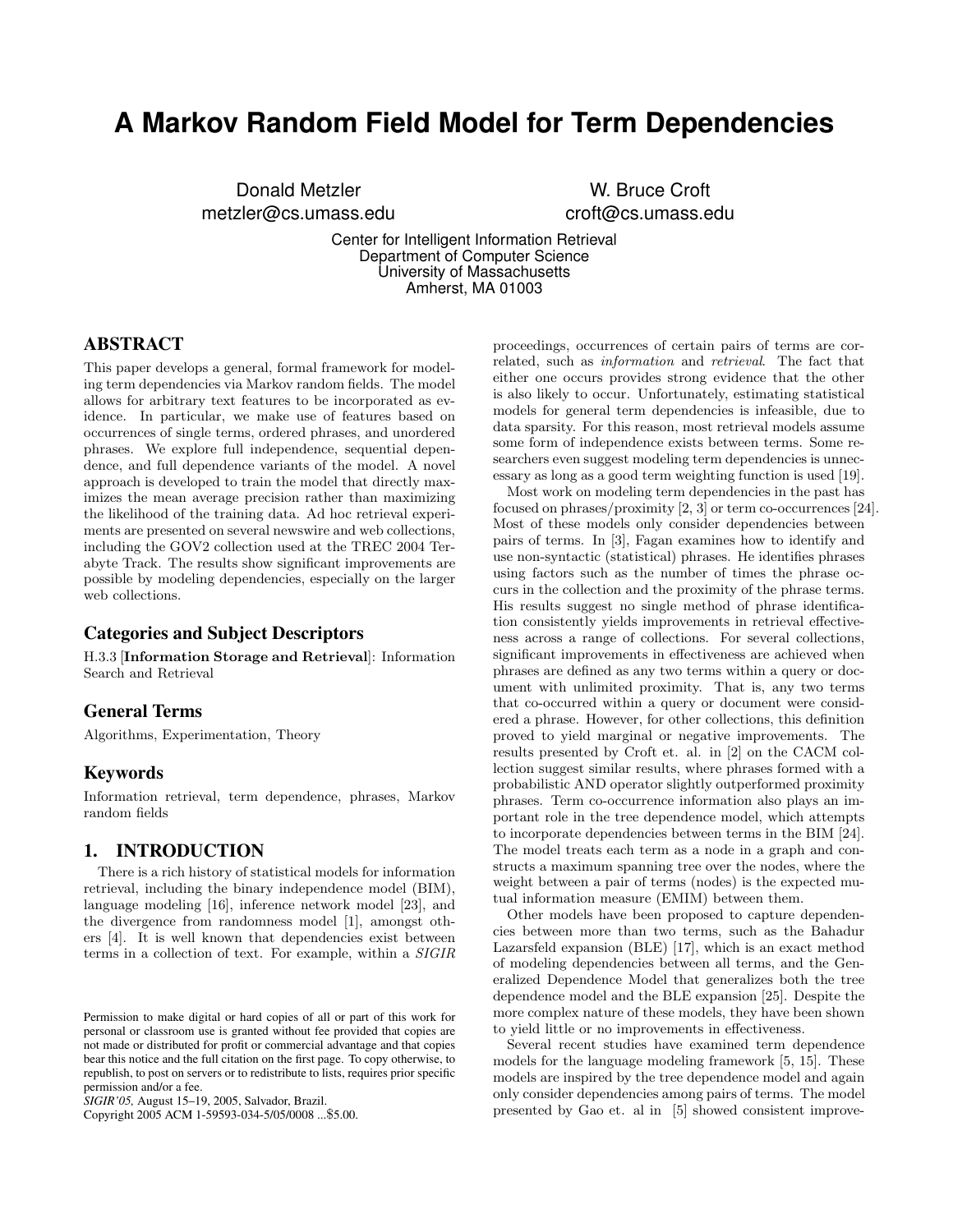ments over a baseline query likelihood system on a number of TREC collections. Unfortunately, the model requires computing a link structure for each query, which is not straightforward.

Recently, a paper by Mishne and de Rijke discussed the use of proximity information to improve web retrieval [12]. Our model, developed without knowledge of this work, shares many closely related insights. Despite the high level similarity, the details of the models differ greatly, with our model allowing more general query dependencies and features to be considered in a more formally well-grounded framework.

The consistent improvements presented by Gao et. al. are in stark contrast to the results reported historically for other term dependence models. It is our hypothesis that the poor and inconsistent results achieved in the past are caused by two factors. First, most dependence models are built upon the BIM. Therefore, term dependencies must be estimated in both the relevant and non-relevant classes, where there is often a very small or non-existent sample of relevant/nonrelevant documents available to estimate the model parameters from. Second, the document collections used in past experiments, such as CACM and INSPEC consist of a very small number of short documents. There is very little hope of accurately modeling term dependencies when most pairs of terms only occur a handful of times, if at all. Essentially, the models themselves are not deficient. Instead, they simply lacked sufficient data for proper parameter estimation and evaluation.

Thus, we formulate the following two hypotheses: 1) dependence models will be more effective for larger collections than smaller collections, and 2) incorporating several types of evidence (features) into a dependence model will further improve effectiveness. Our first hypothesis is based on the fact that larger collections are noisier despite the fact they contain more information. As a result, independent query terms will match many irrelevant documents. If matching is instead done against more specific patterns of dependent query terms, then many of the noisy, irrelevant documents will be filtered out. In addition, we feel that considering various combinations of term features can yield further improvements over the previously researched methods, as it allows us to abstract the notions of dependence and co-occurrence.

The rest of this paper is presented as follows. In Section 2 we describe a general Markov random field retrieval model that captures various kinds of term dependencies. We also show how arbitrary features of the text can be used to generalize the idea of co-occurrence, how the model can be used to express three different dependence assumptions, and how to automatically set the parameters from training data. In Section 3 we describe the results of ad hoc retrieval experiments done using our model on two newswire and two web collections. We show that dependence models can significantly improve effectiveness, especially on the larger web collections. Finally, in Section 4 we summarize the results and propose future research directions.

#### **2. MODEL**

In this section we describe a Markov random field approach to modeling term dependencies. Markov random fields (MRF), also called undirected graphical models, are commonly used in the statistical machine learning domain to succinctly model joint distributions. In this paper we use MRFs to model the joint distribution  $P_{\Lambda}(Q, D)$  over queries  $Q$  and documents  $D$ , parameterized by  $\Lambda$ . We model the joint using this formalism because we feel it is illustrative and provides an intuitive, general understanding of different forms of term dependence.

Much like the language modeling framework, our model does not explicitly include a relevance variable. Instead, we assume there is some underlying joint distribution over queries and documents  $(P_{\Lambda}(Q, D))$ . Given a set of query and document pairs,  $\Lambda$  must be estimated according to some criteria. In the case of modeling relevance or usefulness, which we wish to do here, imagine there exists a list of query and document pairs. Suppose elements of this list are gathered from many (infinite) users of some information retrieval system who theoretically examine every pair of queries and documents. If a user finds document  $D$  relevant to query  $Q$ , then the pair  $(Q, D)$  is added to the list. This list can be thought of as a sample from some relevance distribution from which  $\Lambda$  can be estimated. We feel that ranking documents by  $P_{\Lambda}(D|Q)$  upholds the original spirit of the Probability Ranking Principle (PRP) [18] under the assumption that the issuer of query  $Q$  is likely to agree with the relevance assessments of a majority of users. One could also estimate such a model for non-relevance or user-specific relevance, amongst others. This view of relevance is similar to Lavrenko's Generative Relevance Hypothesis [8].

### **2.1 Overview**

A Markov random field is constructed from a graph G. The nodes in the graph represent random variables, and the edges define the independence semantics between the random variables. In particular, a random variable in the graph is independent of its non-neighbors given observed values for its neighbors. Therefore, different edge configurations impose different independence assumptions. In this model, we assume G consists of query nodes  $q_i$  and a document node D, such as the graphs in Figure 1. Then, the joint distribution over the random variables in  $G$  is defined by:

$$
P_{\Lambda}(Q, D) = \frac{1}{Z_{\Lambda}} \prod_{c \in C(G)} \psi(c; \Lambda)
$$

where  $Q = q_1 \ldots q_n$ ,  $C(G)$  is the set of cliques in G, each  $\psi(\cdot; \Lambda)$  is a non-negative *potential function* over clique configurations parameterized by  $\Lambda$  and  $Z_{\Lambda} = \sum_{Q,D} \prod_{c \in C(G)} \psi(c; \Lambda)$ normalizes the distribution. Note that it is generally infeasible to compute  $Z_{\Lambda}$  because of the exponential number of terms in the summation. The joint distribution is uniquely defined by the graph G, the potential functions  $\psi$ , and the parameter Λ.

For ranking purposes we compute the posterior:

$$
P_{\Lambda}(D|Q) = \frac{P_{\Lambda}(Q, D)}{P_{\Lambda}(Q)}
$$
  

$$
\stackrel{rank}{=} \log P_{\Lambda}(Q, D) - \log P_{\Lambda}(Q)
$$
  

$$
\stackrel{rank}{=} \sum_{c \in C(G)} \log \psi(c; \Lambda)
$$

which can be computed efficiently for reasonable graphs.

As noted above, all potential functions must be non-negative, and are most commonly parameterized as:

$$
\psi(c;\Lambda) = \exp[\lambda_c f(c)]
$$

where  $f(c)$  is some real-valued *feature function* over clique values and  $\lambda_c$  is the weight given to that particular feature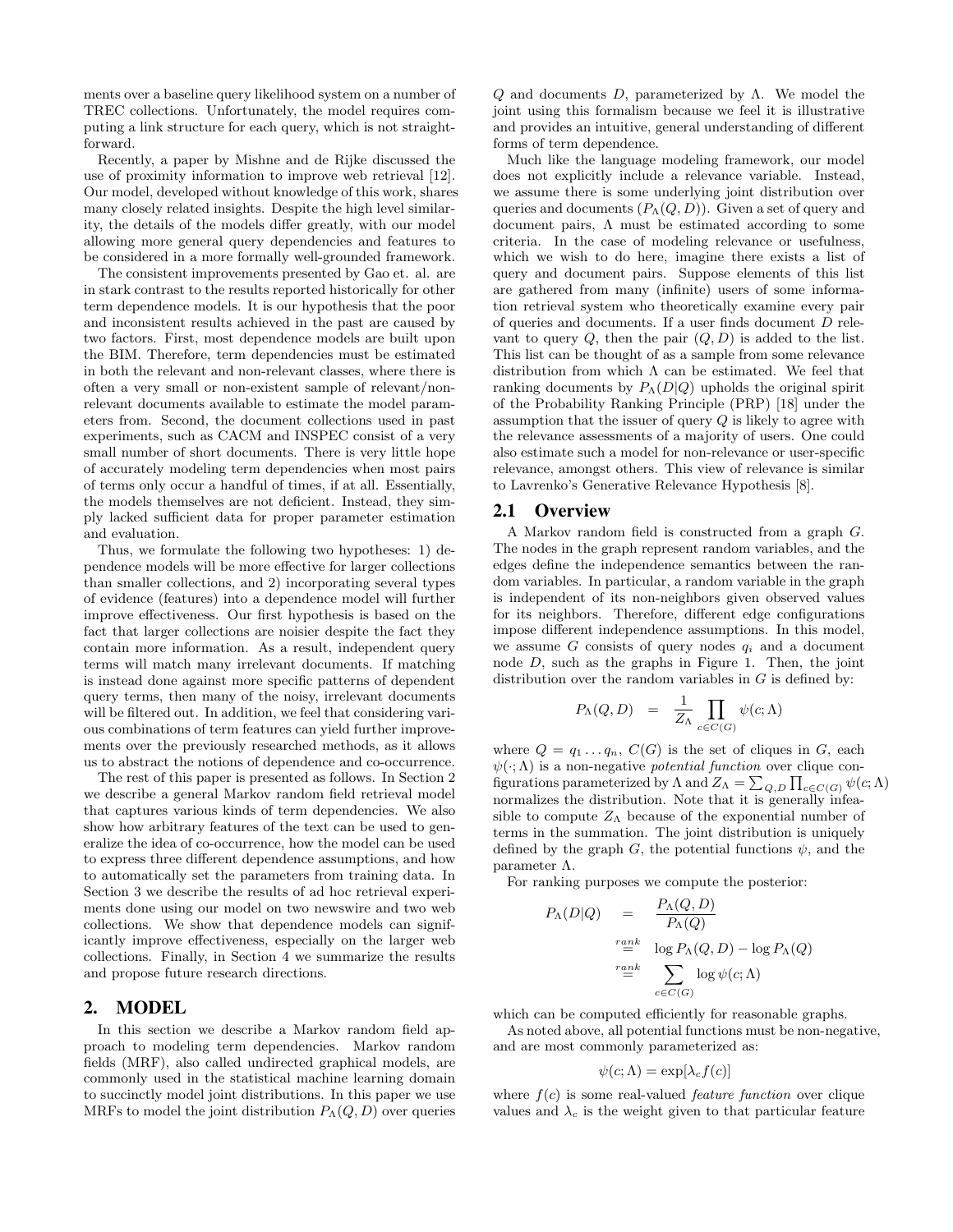function. Substituting this back into our ranking function, we end up with the following ranking function

$$
P_{\Lambda}(D|Q) \stackrel{ramk}{=} \sum_{c \in C(G)} \lambda_c f(c) \tag{1}
$$

To utilize the model, the following steps must be taken for each query  $Q: 1$  construct a graph representing the query term dependencies to model, 2) define a set of potential functions over the cliques of this graph, 3) rank documents in descending order of  $P_{\Lambda}(D|Q)$ .

Given its general form, it is of little surprise that the MRF model can easily emulate most of the popular retrieval and dependence models by following the steps above, such as unigram, bigram, and biterm language modeling [16, 20, 21], the BIM and the associated methods by which term dependence is modeled [17, 25, 24].

#### **2.2 Variants**

We now describe and analyze three variants of the MRF model, each with different underlying dependence assumptions. The three variants are full independence (FI), sequential dependence (SD), and full dependence (FD). Figure 1 shows graphical model representations of each.

The full independence variant makes the assumption that query terms  $q_i$  are independent given some document D. That is, the likelihood of query term  $q_i$  occurring is not affected by the occurrence of any other query term, or more succinctly,  $P(q_i|D, q_{i\neq i}) = P(q_i|D)$ . This assumption underlies many retrieval models.

As its name implies, the sequential dependence variant assumes a dependence between neighboring query terms. Formally, this assumption states that  $P(q_i|D, q_j) = P(q_i|D)$ only for nodes  $q_i$  that are not adjacent to  $q_i$ . Models of this form are capable of emulating bigram and biterm language models [20, 21].

The last variant we consider is the full dependence variant. In this variant we assume all query terms are in some way dependent on each other. Graphically, a query of length n translates into the complete graph  $K_{n+1}$ , which includes edges from each query node to the document node  $D$ , as well. This model is an attempt to capture longer range dependencies than the sequential dependence variant. If such a model can accurately be estimated, it should be expected to perform at least as well as a model that ignores term dependence.

We must stress that we are not trying to model the exact joint  $P_{\Lambda}(Q, D)$  here. Instead, we are attempting to approximate the distribution using a generalized exponential form. How close our approximation is to reality depends wholly on the choice of potential functions and how the parameter  $\Lambda$ is set. In the next two subsections, we explain some possible approaches to solving these problems.

#### **2.3 Potential Functions**

As we just explained, the potential functions  $\psi$  play a very important role in how accurate our approximation of the true joint distribution is. These functions can be thought of as compatibility functions. Therefore, a good potential function assigns high values to the clique settings that are the most "compatible" with each other under the given distribution. As an example, consider a document  $D$  on the topic of information retrieval. Using the sequential dependence variant, we would expect  $\psi(information, retrieval, D) >$ 

 $\psi(information, assurance, D)$ , as the terms *information* and retrieval are much more "compatible" with the topicality of document D than the terms information and assurance.

Since documents are ranked by Equation 1, it is also important that the potential functions can be computed efficiently. With this in mind, we opt to use potential functions that can be calculated using  $Indri<sup>1</sup>$ , our new scalable search engine that combines language modeling and the inference network framework [10, 11, 23].

Based on these criteria and previous research on phrases and term dependence [2, 3] we focus on three types of potential functions. These potential functions attempt to abstract the idea of term co-occurrence. As we see from Equation 1, each potential is defined by a feature function and weight. In the remainder of this section we specify the features we use, and in the next section we show how to automatically set the weights.

Since potentials are defined over cliques in the graph, we now proceed to enumerate all of the possible ways graph cliques are formed in our model and how potential function(s) are defined for each. The simplest type of clique that can appear in our graph is a 2-clique consisting of an edge between a query term  $q_i$  and the document D. A potential function over such a clique should measure how well, or how likely query term  $q_i$  describes the document. In keeping with simple to compute measures, we define this potential as:

$$
\psi_T(c) = \lambda_T \log P(q_i|D)
$$
  
=  $\lambda_T \log \left[ (1 - \alpha_D) \frac{tf_{q_i,D}}{|D|} + \alpha_D \frac{cf_{q_i}}{|C|} \right]$ 

where  $P(q_i|D)$  is simply a smoothed language modeling estimate. Here,  $tf_{w,D}$  is the number of times term w occurs in document  $D$ ,  $|D|$  is the total number of terms in document D,  $cf_w$  is the number of times term w occurs in the entire collection, and  $|C|$  is the length of the collection. Finally,  $\alpha_D$  acts as a smoothing parameter [26]. This potential makes the assumption that the more likely a term is given a document's language model, the more "compatible" the two random variables  $q_i$  and D are.

Next, we consider cliques that contain two or more query terms. For such cliques there are two possible cases, either all of the query terms within the clique appear contiguously in the query or they do not. The fact that query terms appear contiguously within a query provides different (stronger) evidence about the information need than a set of non-contiguous query terms. For example, in the query train station security measures (TREC topic 711), if any of the subphrases, train station, train station security, station security measures, or security measures appear in a document then there is strong evidence in favor of relevance. Therefore, for every clique that contains a contiguous set of two or more terms  $q_i, \ldots, q_{i+k}$  and the document node D we apply the following "ordered" potential function:

$$
\psi_O(c) = \lambda_O \log P(\#1(q_i, \dots, q_{i+k})|D)
$$
  
= 
$$
\lambda_O \log \left[ (1 - \alpha_D) \frac{tf_{\#1(q_i \dots q_{i+k}), D}}{|D|} + \alpha_D \frac{cf_{\#1(q_i \dots q_{i+k})}}{|C|} \right]
$$

where  $tf_{\#1(q_i...q_{i+k}),D}$  denotes the number of times the exact phrase  $q_i \ldots q_{i+k}$  occurs in document D, with an analogous

<sup>1</sup>Available at http://www.lemurproject.org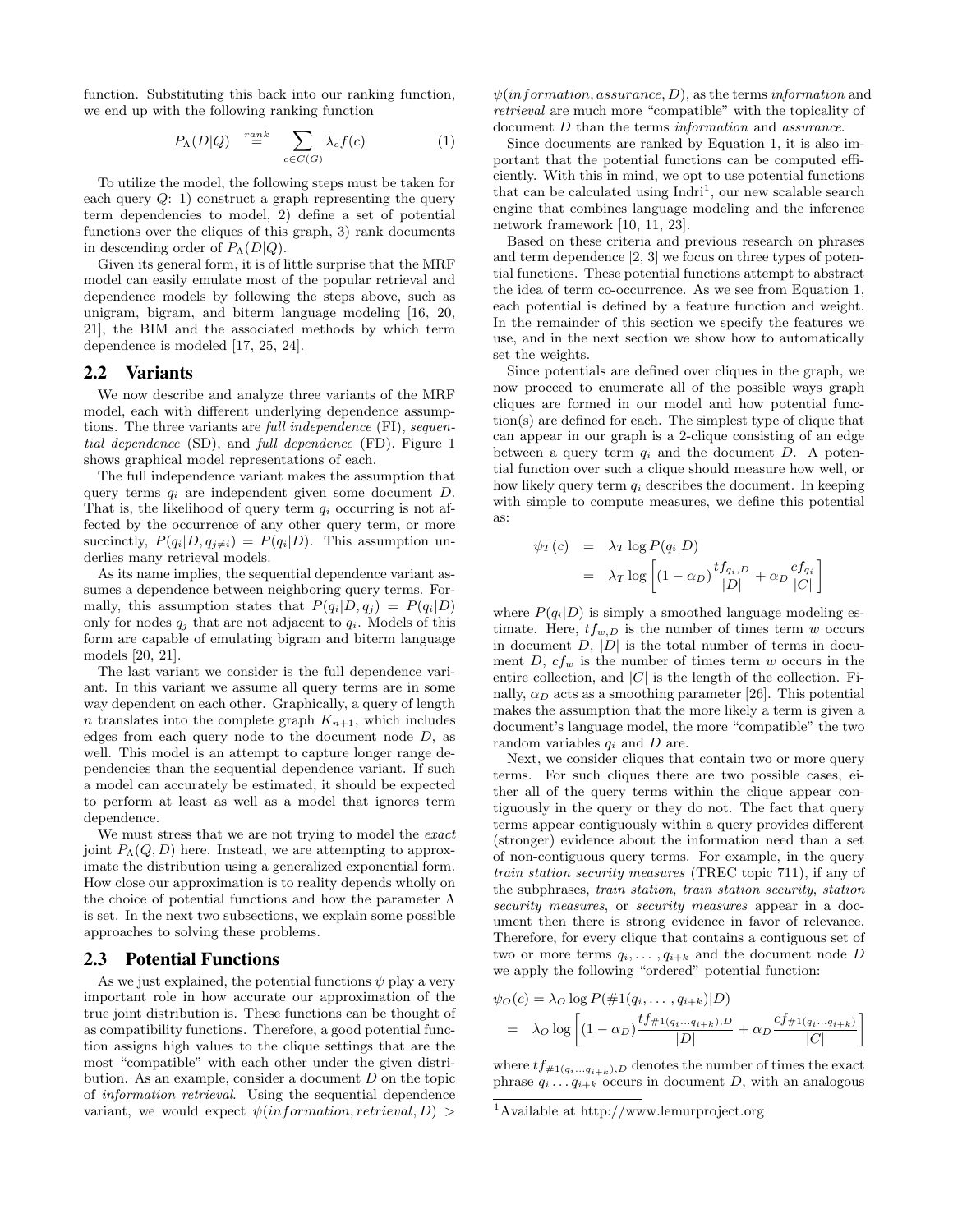Figure 1: Example Markov random field model for three query terms under various independence assumptions. (left) full independence, (middle) sequential dependence, (right) full dependence.



definition for  $cf_{\#1(q_i...q_{i+k})}$ . For more information on estimating so-called *language feature models* see [11].

Although the occurrence of contiguous sets of query terms provide strong evidence of relevance, it is also the case that the occurrence of non-contiguous sets of query terms can provide valuable evidence. However, since the query terms are not contiguous we do not expect them to appear in order within relevant documents. Rather, we only expect the terms to appear ordered or unordered within a given proximity of each other. In the previous example, documents containing the terms train and security within some short proximity of one another also provide additional evidence towards relevance. This issue has been explored in the past by a number of researchers [2, 3]. For our purposes, we construct an "unordered" potential function over cliques that consist of sets of two or more query terms  $q_i, \ldots, q_j$  and the document node D. Such potential functions have the following form:

$$
\psi_U(c) = \lambda_U \log P(\#uwN(q_i, ..., q_j)|D)
$$
  
=  $\lambda_U \log \left[ (1 - \alpha_D) \frac{tf_{\#uwN(q_i...q_j),D}}{|D|} + \alpha_D \frac{cf_{\#uwN(q_i...q_j)}}{|C|} \right]$ 

where  $tf_{\#uwN(q_i...q_j),D}$  is the number of times the terms  $q_i, \ldots q_j$  appear ordered or unordered within a window N terms. In our experiments we will explore various settings of N to study the impact it has on retrieval effectiveness. It should also be noted that not only do we add a potential function of this form for non-contiguous sets of two or more query terms, but also for contiguous sets of two or more query terms. Therefore, for cliques consisting of contiguous sets of two or more query terms and the document node D we define the potential function to be the product  $\psi_O(c)\psi_U(c)$ , which itself is a valid potential function.

Using these potential functions we derive the following specific ranking function:

$$
P_{\Lambda}(D|Q) \stackrel{rank}{=} \sum_{c \in C(G)} \lambda_c f(c)
$$
  
= 
$$
\sum_{c \in T} \lambda_T f_T(c) + \sum_{c \in O} \lambda_O f_O(c) + \sum_{c \in O \cup U} \lambda_U f_U(c)
$$

where  $T$  is defined to be the set of 2-cliques involving a query term and a document  $D, O$  is the set of cliques containing the document node and two or more query terms that appear contiguously within the query, and  $U$  is the set of cliques containing the document node and two or more query terms appearing non-contiguously within the query. For any clique  $c$  that does not contain the document node we assume that  $\psi(c) = 1$  for all settings of the clique, which has no impact on ranking. One may wish to define a potential over the singleton document node, which could act as a form of document prior.

Finally, the feature functions are summarized in Table 1. The table also provides a summary of the Indri query language expressions that can be constructed to easily evaluate each.

## **2.4 Training**

Given our parameterized joint distribution and a set of potential functions, the final step is to set the parameter values  $(\lambda_T, \lambda_O, \lambda_U)$ . Most methods for training generative models require training data that is assumed to be independent and identically distributed samples from the underlying distribution. From this data, the model parameters are estimated in various ways. Two standard approaches are maximum likelihood and maximum a posteriori estimation. Other methods exist for training MRFs, as well [22].

However, there are two hindrances that cause us to abandon traditional training methodologies. First, the event space  $Q \times D$  is extremely large or even infinite depending on how it is defined. Generally, the only training data available is a set of TREC relevance judgments for a set of queries. The documents found to be relevant for a query can then be assumed to be samples from this underlying relevance distribution. However, this sample is extremely small compared to the event space. For this reason, it is highly unlikely that a maximum likelihood estimate from such a sample would yield an accurate estimate to the true distribution.

Even if a large sample from the underlying distribution existed, it would still be very difficult to compute a maximum likelihood estimate because of the normalization factor  $Z_{\Lambda}$ , which is infeasible to compute both in our model and in general. Methods exist for efficiently approximating  $Z_{\Lambda}$ , but none appear to be directly applicable to a problem of our size.

Many IR techniques that involve automatically setting parameters from training data make use of maximum likelihood or related estimation techniques. Even though these techniques are formally motivated, they often do not maximize the correct objective function. Simply because the likelihood of generating the training data is maximized does not mean the evaluation metric under consideration, such as mean average precision, is also maximized. This is true because models serve as rough approximations to complex distributions, and therefore the likelihood surface is unlikely to correlate with the metric surface. This has been shown to be true experimentally and is known as metric divergence [13].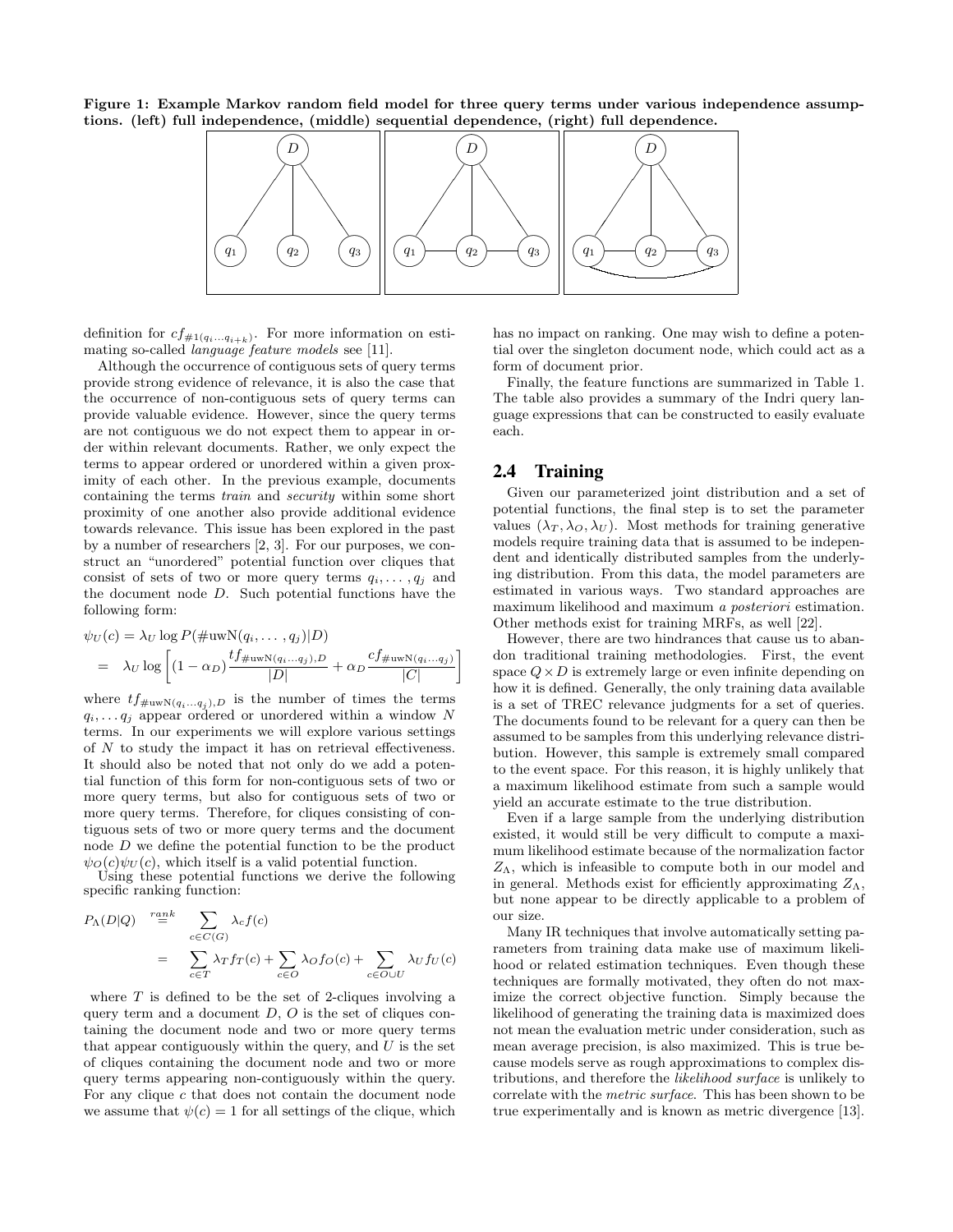| Feature                                | Type             | Indri Expression                | Value                                                                                                        |  |  |
|----------------------------------------|------------------|---------------------------------|--------------------------------------------------------------------------------------------------------------|--|--|
| $f_T(q_i, D)$                          | $\mathrm{Term}$  | $\it{q_i}$                      | $\log  (1-\alpha_D)\frac{t_{q_i,D}}{ D }$ .<br>$+\alpha_D \frac{c_{Jq_i}}{ C }$                              |  |  |
| $f_O(q_i, q_{i+1} \ldots, q_{i+k}, D)$ | Ordered Phrase   | $\#1(q_iq_{i+1}\ldots q_{i+k})$ | $^{t}J\#1(q_iq_{i+k}), D$<br>$c_{j\#1(q_iq_{i+k})}$<br>$\log  (1-\alpha_D) $<br>$+$ $\alpha_D$               |  |  |
| $f_U(q_i, , q_i, D)$                   | Unordered Phrase | $\#\text{uwN}(q_iq_j)$          | $t^f \#u w N(q_iq_j), D$<br>$cf_{\#uwN(q_iq_j)}$<br>$\log   (1 - \alpha_D)$<br>$+\alpha_D$<br>D <sub>1</sub> |  |  |

Table 1: Summary of feature functions and how each is represented in the Indri query language.

Therefore, directly maximizing the retrieval metric under consideration may prove to be more useful than focusing on "goodness of fit". Even though it may be infeasible in general, it is somewhat surprising there has been little research into directly maximizing the metric in question for probabilistic models. We note that there has been some work done into finding optimal rankings using ranking SVMs [6], which is more in the spirit of directly optimizing the metric of interest, rather than hoping to do so indirectly.

Therefore, we choose to train the model by directly maximizing mean average precision. Since our model only has three parameters, it is possible to do a parameter sweep to find the optimal parameters. However, such a parameter sweep can be computationally intensive. A few observations allow us to devise a relatively efficient training procedure. First, the ranking function is invariant to parameter scale. That is, for some fixed  $K$ , rank order will be preserved if we modify the parameters such that  $\lambda_T = K \lambda_T$ ,  $\lambda_O = K \lambda_O$ , and  $\lambda_U = K \lambda_U$ , since the constant can always be factored out. Therefore, we can enforce the constraint:

$$
\lambda_T + \lambda_O + \lambda_U = 1
$$

Plotting mean average precision surfaces for several collections subject to this constraint leads to the following observations: 1) the interesting part of the surface exists for non-negative parameter values, 2) over this interesting range of parameter values, the surface it is always concave or very close to concave, and 3) the surface always has the same general form with the maximum being achieved nearly always around the same point in parameter space. An example mean average precision surface for the GOV2 collection using the full dependence model plotted over the simplex  $\lambda_T + \lambda_O + \lambda_U = 1$  is shown in Figure 2.

Therefore, a simple coordinate-level hill climbing search is used to optimize mean average precision by starting at the full independence parameter setting  $(\lambda_T = 1, \lambda_O = \lambda_U = 0)$ . Since the surface is (nearly) concave we are likely to find the global maximum. More details can be found in [9].

Convergence speed is only bounded by the underlying search engine's efficiency at evaluating the training set queries. Since training requires the same queries to be evaluated repeatedly, most statistics including feature function values can be cached allowing for further speed improvements.

## **3. EXPERIMENTAL RESULTS**

In this section we describe experiments using the three model variants. Our aim is to analyze and compare the retrieval effectiveness of each variant across collections of varying size and type. We make use of the Associated Press and Wall Street Journal subcollections of TREC, which are small homogeneous collections, and two web collections, WT10g and GOV2, which are considerably larger and less homogeneous.



Figure 2: Mean average precision surface over simplex of parameter values for GOV2 using FD model.

| Name       | Description      | Size                    | $#$ Docs     | <b>Topics</b> |  |
|------------|------------------|-------------------------|--------------|---------------|--|
| <b>WSJ</b> | Wall St. Jour-   | $510 \overline{\rm MB}$ | 173,252      | $50 - 200$    |  |
|            | nal '87-'92      |                         |              |               |  |
| AP         | Associated       | 730 MB                  | 242,918      | $50 - 200$    |  |
|            | Press '88-'90    |                         |              |               |  |
| WT10g      | TREC<br>Web      | $11$ GB                 | 1,692,096    | $451 - 550$   |  |
|            | collection       |                         |              |               |  |
| GOV2       | 2004<br>crawl of | 427 GB                  | 25, 205, 179 | $701 - 750$   |  |
|            | .gov domain      |                         |              |               |  |

Table 2: Overview of TREC collections and topics.

To put it all into perspective, the CACM collection used in previous experiments is 1.4MB and consists of 3204 documents, whereas the Wall Street Journal collection is 512MB and consists of 173,252 documents, and the GOV2 collection, a crawl of the entire .gov web domain that was used in the TREC 2004 Terabyte Track, is 427GB and consists of approximately 25 million documents. Table 2 provides a summary of the TREC collections and topics used.

All experiments make use of the Indri search engine [11]. Documents are stemmed using the Porter stemmer, but not stopped at index time. Instead, stopping is done at query time using a standard list of 421 stopwords. Only the title portion of the TREC topics are considered. The newswire queries are typically longer than the short, keyword-based web queries.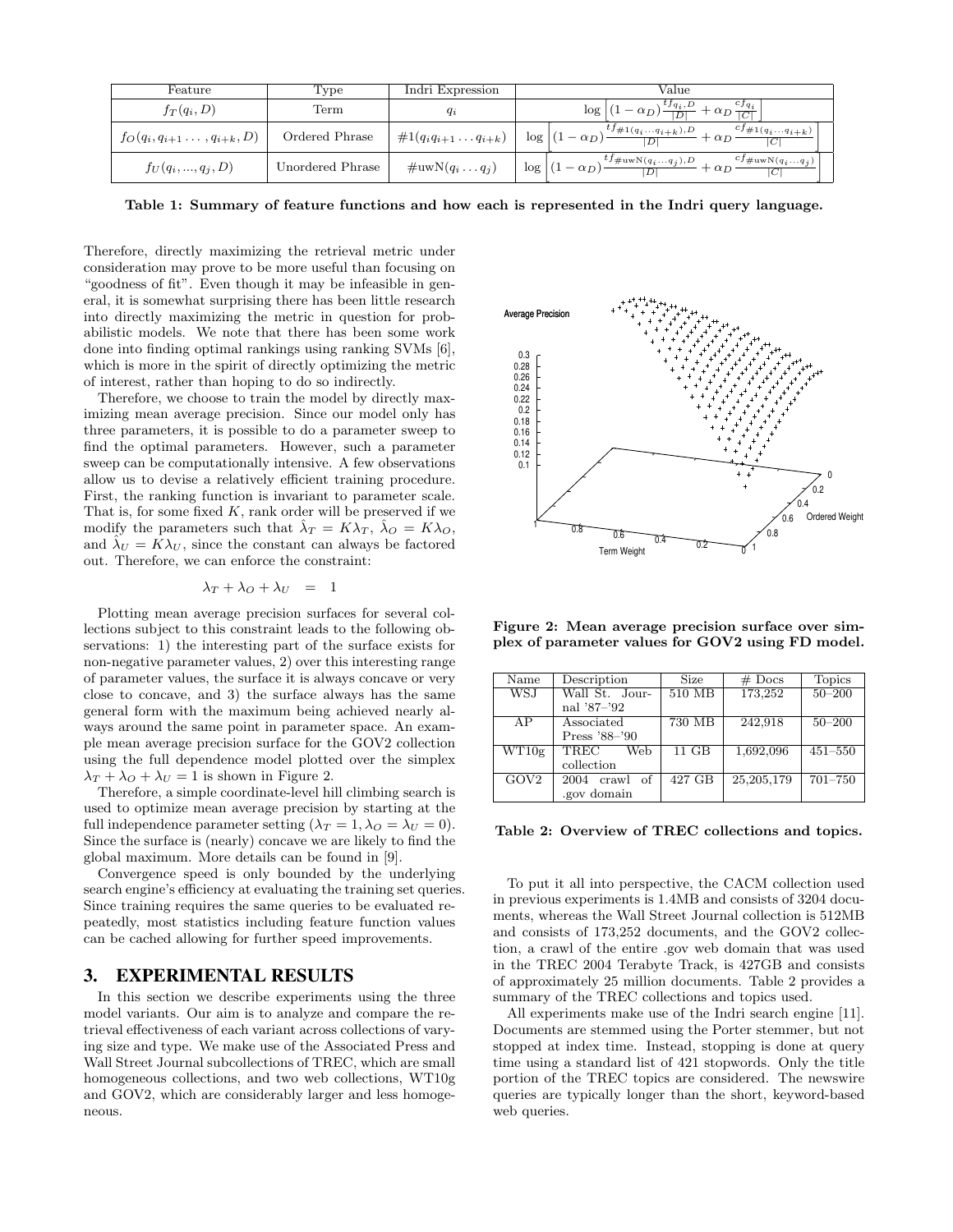|        | ΑP     | WS.J   | WT10g  | GOV <sub>2</sub> |
|--------|--------|--------|--------|------------------|
| AvgP   | 0.1775 | 0.2592 | 0.2032 | 0.2502           |
| P @ 10 | 0.2912 | 0.4327 | 0.2866 | 0.4837           |
| и      | 3000   | 3500   | 4000   | 4000             |

Table 3: Full independence variant results.

# **3.1 Full Independence**

For a fixed query, the full independence variant takes the form of the model given in Figure 1(left). Since the graph only consists of cliques containing a single query term and the document node, all of the cliques are only members of the set T, and therefore we set  $\lambda_O = \lambda_U = 0$ , which implies that  $\lambda_T = 1$ . Therefore, our ranking function is of the form:

$$
P_{\Lambda}(D|Q) \stackrel{rank}{=} \sum_{c \in T} f_T(c)
$$
  
= 
$$
\sum_{c \in T} \log \left[ (1 - \alpha_D) \frac{tf_{q_i, D}}{|D|} + \alpha_D \frac{cf_{q_i}}{|C|} \right]
$$
  

$$
\stackrel{rank}{=} \prod_{c \in T} \left[ (1 - \alpha_D) \frac{tf_{q_i, D}}{|D|} + \alpha_D \frac{cf_{q_i}}{|C|} \right]
$$

which shows the full independence model using the given features reduces to the language modeling approach to information retrieval under the assumption of a uniform document prior (i.e.  $P(D|Q) \propto P(Q|D)P(D)$ ). We assume that  $\alpha_D = \frac{\mu}{\mu + |D|}$ , which is the form of the well-known Dirichlet smoothing [26].

Table 3 shows the results for the full independence model. In the table, AvgP refers to mean average precision, P@10 is precision at 10 ranked documents, and  $\mu$  denotes the smoothing parameter used. The smoothing parameters were tuned to maximize mean average precision. The values found here are used throughout the remainder of the experiments. The full independence results provide a baseline from which to compare the sequential and full dependence variants of the model.

## **3.2 Sequential Dependence**

The graphical form of the sequential dependence variant is shown in Figure 1(center). This variant models dependencies between adjacent query terms. Models of this form have cliques in  $T$ ,  $O$ , and  $U$ , as defined previously, and therefore make use of the three feature functions. However, the unordered feature function,  $f_U$ , has a free parameter N that allows the size of the unordered window (scope of proximity) to vary. Previous research has suggested various choices for the window size. Fagan shows that the best choice of  $N$ varies across collections [3]. Optimal values found included setting  $N$  to 2, the length of a sentence, or "unlimited" (matches any co-occurrences of the terms within a document). Croft et. al. showed improvements could be achieved with passage-sized windows of 50 terms [2]. Therefore, we explore window sizes of 2, 50, sentence, and "unlimited" to see what impact they have on effectiveness. Instead of segmenting sentences at index time, we observe that the average length of an English sentence is 8-15 terms, and choose a window size of 8 terms to model sentence-level proximity.

The results are given in Table 4. For each window size, the model parameters are trained on the same collection as they are tested to provide an idea of the best performance possible. The results show very little difference across the various window sizes. However, for the AP, WT10g, and

| Length    | ΑP     | WS.I   | WT10g  | GOV <sub>2</sub> |
|-----------|--------|--------|--------|------------------|
|           | 0.1860 | 0.2776 | 0.2148 | 0.2697           |
|           | 0.1867 | 0.2763 | 0.2167 | 0.2832           |
| 50        | 0.1858 | 0.2766 | 0.2154 | 0.2817           |
| Unlimited | 0.1857 | 0.2759 | 0.2138 | 0.2714           |

Table 4: Mean average precision for various unordered window lengths with the sequential dependence variant.

GOV2 collection the sentence-sized windows performed the best. For the WSJ collection,  $N = 2$  performed the best. The only collection where mean average precision varies noticeably is the GOV2 collection. These results suggest that a limited scope of proximity (2-50 terms) performs reasonably, but can be approximated rather well by an "unlimited" scope, which reaffirms past research into dependence models based on co-occurrences. However, it appears as though smaller scopes of proximity may provide better performance for larger collections, as evidenced by the GOV2 results. Finally, for every collection and every scope of proximity, the sequential dependence variant outperforms the full independence variant.

## **3.3 Full Dependence**

The full dependence model, shown in Figure 1(right), attempts to incorporate dependencies between every subset of query terms, and thus also consists of cliques in  $T$ ,  $O$  and  $U$ . The number of cliques is exponential in the number of query terms which limits the application of this variant to shorter queries. For this variant, we adaptively set the parameter N in the feature function  $f_U$  to be four times the number of query terms in the clique  $c$ .

In the previous experiments we tested on the training set, which allowed us to determine an upper bound on performance, but it is not a realistic setting. Therefore, for the full dependence model, we train on each collection and then use the parameter values found to test on the other collections. In addition, we analyze the impact ordered and unordered window feature functions have on effectiveness. Results for models trained using terms and ordered features, terms and unordered features, and terms, ordered, and unordered features are given in Table 5.

For the AP collection, there is very little difference between using ordered and unordered features. However, there is a marginal increase when both ordered and unordered features are used together. The results for the WSJ collection are different. For that collection, the ordered features produce a clear improvement over the unordered features, but there is very little difference between using ordered features and the combination of ordered and unordered. The results for the two web collections, WT10g and GOV2, are similar. In both, unordered features perform better better than ordered features, but the combination of both ordered and unordered features led to noticeable improvements in mean average precision.

From these results we can conclude that strict matching via ordered window features is more important for the smaller newswire collections. This may be due to the homogeneous, clean nature of the documents, where an ordered window match is likely to be a high quality match instead of noise. For the web collections, the opposite is true. Here, the fuzzy unordered window matches provide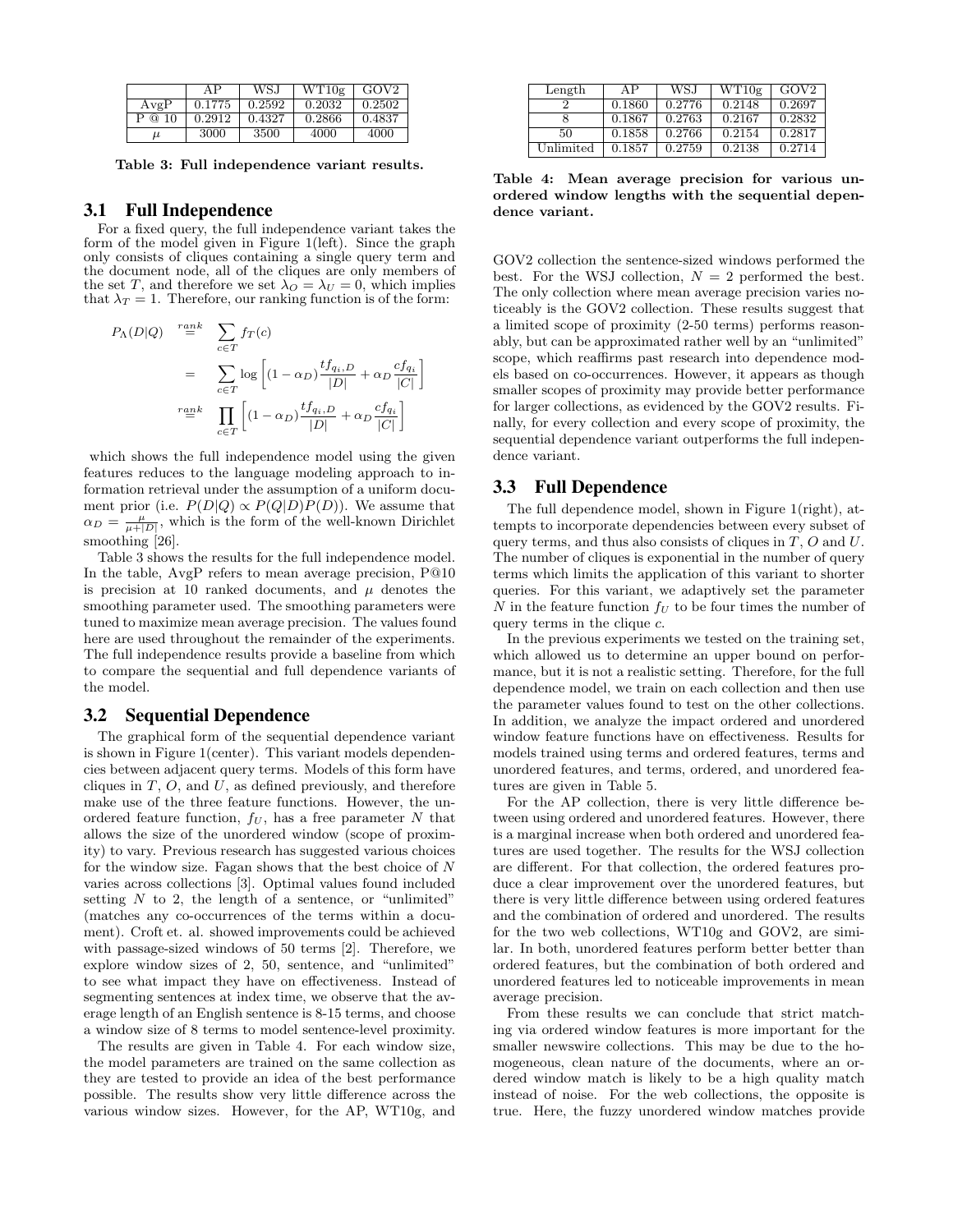|               | $Term + Ordered$ |        |        | Term + Unordered |        |        | $Term + Ordered + Unordered$ |            |        |        |            |                  |
|---------------|------------------|--------|--------|------------------|--------|--------|------------------------------|------------|--------|--------|------------|------------------|
| Test<br>Train | АΡ               | WSJ    | WT10g  | GOV <sub>2</sub> | AΡ     | WSJ    | WT10g                        | GOV2       |        | WS.    | WT10g      | GOV <sub>2</sub> |
| АΡ            | 0.1847           | 0.2718 | 0.2180 | 0.2669           | 0.1840 | 0.2674 | 0.2179                       | 0.2754     | 0.1866 | 0.2716 | 0.2226     | 0.2839           |
| WSJ           | 0.1842           | 0.2733 | 0.2167 | 0.2613           | 0.1840 | 0.2674 | 0.2179                       | 0.2754     | 0.1841 | 0.2738 | 0.2195     | 0.2694           |
| WT10g         | 0.1847           | 0.2718 | 0.2180 | 0.2669           | 0.1838 | 0.2674 | 0.2189                       | 0.2783     | 0.1865 | 0.2719 | ${0.2231}$ | 0.2783           |
| $\rm GOV2$    | 0.1840           | 0.2705 | 0.2150 | 0.2675           | 0.1838 | 0.2674 | 0.2189                       | ${0.2783}$ | 0.1852 | 0.2709 | ${0.2201}$ | 0.2844           |

Table 5: Mean average precision using the full dependence variant over different combinations of term, ordered, and unordered features.

better evidence. In these less homogeneous, noisy collections, an ordered window match is less likely to be a high quality match and more likely to be a noisy match. Instead, fuzzy matches are appropriate because they deal better with the noise inherent in web documents.

These results also suggest that parameters trained on any of the collections generalize well to other collections. This result is somewhat surprising; we expected parameters trained on newswire (web) data would generalize better to newswire (web) test data. However, this is not the case. It appears as though the parameters trained on any reasonable collection will generalize well, which allows one to use a single setting of the parameters across multiple collections. This may imply that the features used here only capture general aspects of the text. More domain-specific features may yield further improvements.

#### **3.4 Summary of Results**

We now briefly summarize and compare the results across the model variants. Table 6 gives mean average precision, precision at 10, and suggested model parameters for each variant. The results given use the optimal parameter values to allow a fair comparison. Both the sequential and full dependence variants significantly improve mean average precision over the full independence variant for all four collections. Therefore, modeling dependencies between terms can be done consistently and can result in significant improvements. We also note the considerable improvements on the WT10g and GOV2 collections. These improvements support our hypothesis that dependence models may yield larger improvements for large collections. As further evidence of the power of these models on large collections, we note that a slightly modified version of the full dependence variant of this model was the best automatic, title-only run at the 2004 TREC Terabyte Track [11]. Although not explored here, the P@10 results could likely be significantly improved by directly maximizing over the P@10 metric.

#### **4. CONCLUSIONS**

In this paper we develop a general term dependence model that can make use of arbitrary text features. Three variants of the model are described, where each captures different dependencies between query terms. The full independence variant assumes that query terms are independent. The sequential dependence variant assumes certain dependencies exist between adjacent query terms, which is akin to bigram and biterm language models [20, 21]. Finally, the full dependence model makes no independence assumptions and attempts to capture dependencies that exist between every subset of query terms.

Our results show that modeling dependencies can significantly improve retrieval effectiveness across a range of collections. In particular, the sequential dependence variant using term and ordered features is more effective on smaller, homogeneous collections with longer queries, whereas the full dependence variant is best for larger, less homogeneous collections with shorter queries. In all cases, however, the sequential dependence variant closely approximates the full dependence variant. This provides the ability to tradeoff effectiveness for efficiency.

We note that our model shares some similarities, such as the exponential form, with the maximum entropy model presented by Nallapati [14], but is fundamentally different. The maximum entropy model, like our model, can make use of arbitrary text features. However, since the model is discriminative, it can only be used to rank documents according to  $P(R = 1|Q, D)$ . Our model foregoes explicitly modeling relevance, but instead models the joint probability over queries and documents. Thus, with our model we can not only compute  $P_{\Lambda}(D|Q)$  to rank documents by, but also  $P_{\Lambda}(Q|D)$ , which can be used for query expansion. For example, suppose D represents a document or a set of documents known to be relevant, then we can expand a query by  $\hat{Q}$  = argmax  $P(Q|D)$ . This is a possible direction of future work. In addition, we attempted to use our features within the maximum entropy model. We trained the model using maximum likelihood estimation. The trained models, when tested on other collections, performed significantly worse than the baseline full independence model, which again supports our case for training by directly maximizing the mean average precision. Finally, we note that our model can easily be reformulated as a conditional random field [7], although we feel such a formulation does not add anything to the model.

Other directions of possible future work include exploring a wider range of potential functions, applying the model to other retrieval tasks, exploring different training methods including the use of clickthrough data, and constructing the graph G in other ways. For example, one could compute the EMIM between all pairs of query terms and only choose to model dependencies between terms with a high EMIM value. Or, similarly, one could apply the link approach taken in [5] to determine the important dependencies to model for a given query.

## **Acknowledgments**

This work was supported in part by the Center for Intelligent Information Retrieval and in part by Advanced Research and Development Activity and NSF grant #CCF-0205575. Any opinions, findings and conclusions or recommendations expressed in this material are the author(s) and do not necessarily reflect those of the sponsor.

#### **5. REFERENCES**

[1] G. Amati and C. J. V. Rijsbergen. Probabilistic models of information retrieval based on measuring